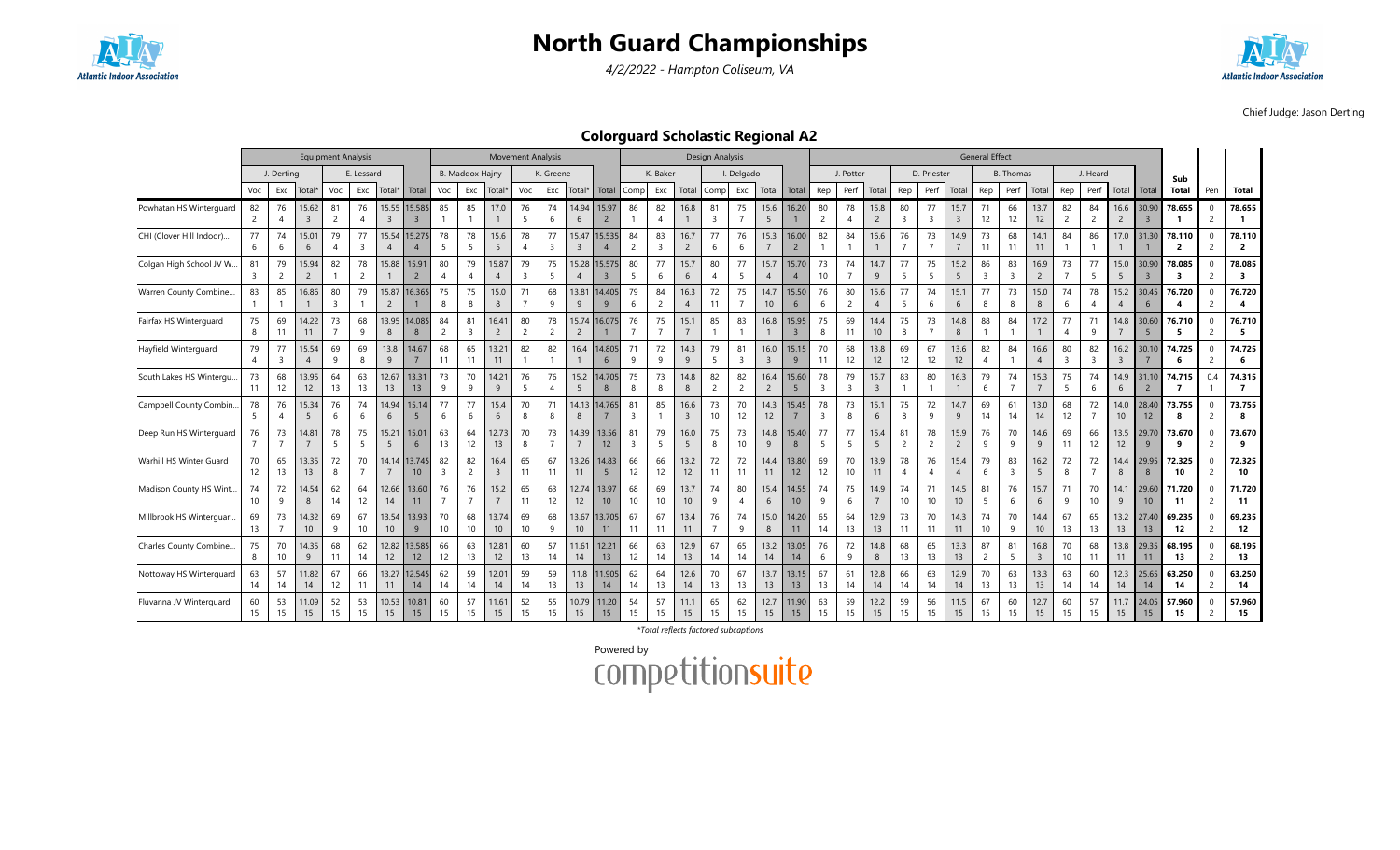

4/2/2022 - Hampton Coliseum, VA



Chief Judge: Jason Derting

Colorguard Middle School

|                         |    |            | <b>Equipment Analysis</b> |     |            |                 |                 | <b>Movement Analysis</b>                                                                                                                      |       |           |                |          |      | Design Analysis |            |      |            |    |           |      |    |             |      | <b>General Effect</b> |           |      |    |          |                                                    |                   |     |        |
|-------------------------|----|------------|---------------------------|-----|------------|-----------------|-----------------|-----------------------------------------------------------------------------------------------------------------------------------------------|-------|-----------|----------------|----------|------|-----------------|------------|------|------------|----|-----------|------|----|-------------|------|-----------------------|-----------|------|----|----------|----------------------------------------------------|-------------------|-----|--------|
|                         |    | J. Derting |                           |     | E. Lessard |                 | B. Maddox Hajny |                                                                                                                                               |       | K. Greene |                | K. Baker |      |                 | I. Delgado |      |            |    | J. Potter |      |    | D. Priester |      |                       | B. Thomas |      |    | J. Heard |                                                    | Sub               |     |        |
|                         |    |            | Voc Exc Total*            | Voc |            |                 |                 | Exc   Total*   Total   Voc   Exc   Total*   Voc   Exc   Total*   Total   Comp   Exc   Total   Comp   Exc   Total   Total   Rep   Perf   Total |       |           |                |          |      |                 |            |      |            |    |           |      |    |             |      |                       |           |      |    |          | Rep Perf Total Rep Perf Total Rep Perf Total Total | Total             | Pen | Total  |
| Robious Middle School R | 91 | 89         | 17.94                     | 91  | 93         | 18.46 18.20 95  | 94              | 18.87                                                                                                                                         | 93 93 |           | 18.6 18.735 95 | 89       | 18.4 | 91              | 90         | 18.1 | 18.25      | 94 | 96        | 19.0 | 91 | 88          | 17.9 | 95                    |           | 18.8 | 93 | 95       |                                                    | 18.8 37.25 92.435 |     | 92.435 |
|                         |    |            |                           |     |            |                 |                 |                                                                                                                                               |       |           |                |          |      |                 |            |      |            |    |           |      |    |             |      |                       |           |      |    |          |                                                    |                   |     |        |
| Powhatan JV Winterguard | 84 | 84         | 16.8                      |     | 89         | 17.87 17.335 88 | 86              | 17.34 96                                                                                                                                      |       | 92        | 18.68 18.01 90 | 90       | 18.0 | 90              | 88         |      | 17.8 17.90 | 85 | 82        | 16.7 | 84 | 82          | 16.6 | 89                    | 85        | 17.4 | 92 | 89       |                                                    | 18.1 34.40 87.645 |     | 87.645 |
|                         |    |            |                           |     |            |                 |                 |                                                                                                                                               |       |           |                |          |      |                 |            |      |            |    |           |      |    |             |      |                       |           |      |    |          |                                                    |                   |     |        |

\*Total reflects factored subcaptions

#### Colorguard Independent Senior

|                         |            | <b>Equipment Analysis</b> |    |            |                   |                 | <b>Movement Analysis</b> |           |  |          | Design Analysis |            |  |           |                          |             | <b>General Effect</b> |                  |            |          |  |                                                                                                                                                                                                                               |       |        |
|-------------------------|------------|---------------------------|----|------------|-------------------|-----------------|--------------------------|-----------|--|----------|-----------------|------------|--|-----------|--------------------------|-------------|-----------------------|------------------|------------|----------|--|-------------------------------------------------------------------------------------------------------------------------------------------------------------------------------------------------------------------------------|-------|--------|
|                         | J. Derting |                           |    | E. Lessard |                   | B. Maddox Hajny |                          | K. Greene |  | K. Baker |                 | I. Delgado |  | J. Potter |                          | D. Priester |                       | <b>B.</b> Thomas |            | J. Heard |  | Sub                                                                                                                                                                                                                           |       |        |
|                         |            |                           |    |            |                   |                 |                          |           |  |          |                 |            |  |           |                          |             |                       |                  |            |          |  | Voc Exc Total* Voc Exc Total* Total* Total Voc Exc Total* Voc Exc Total* Total Compl Exc Total Compl Exc Total Total Total Total Rep Perf Total Rep Perf Total Rep Perf Total Rep Perf Total Rep Perf Total Total Total Total | Pen l | Total  |
| DC's Different Drummers |            | 66 64 12.94               | 62 |            | 60 12.14 12.54 60 |                 |                          |           |  |          | 65              |            |  |           | 60 12.5 12.35 70 68 13.8 | 60 58       | 11.8 61               |                  | 68 12.9 69 |          |  | 13.6 26.05 62.580                                                                                                                                                                                                             |       | 62.580 |
|                         |            |                           |    |            |                   |                 |                          |           |  |          |                 |            |  |           |                          |             |                       |                  |            |          |  |                                                                                                                                                                                                                               |       |        |

\*Total reflects factored subcaptions

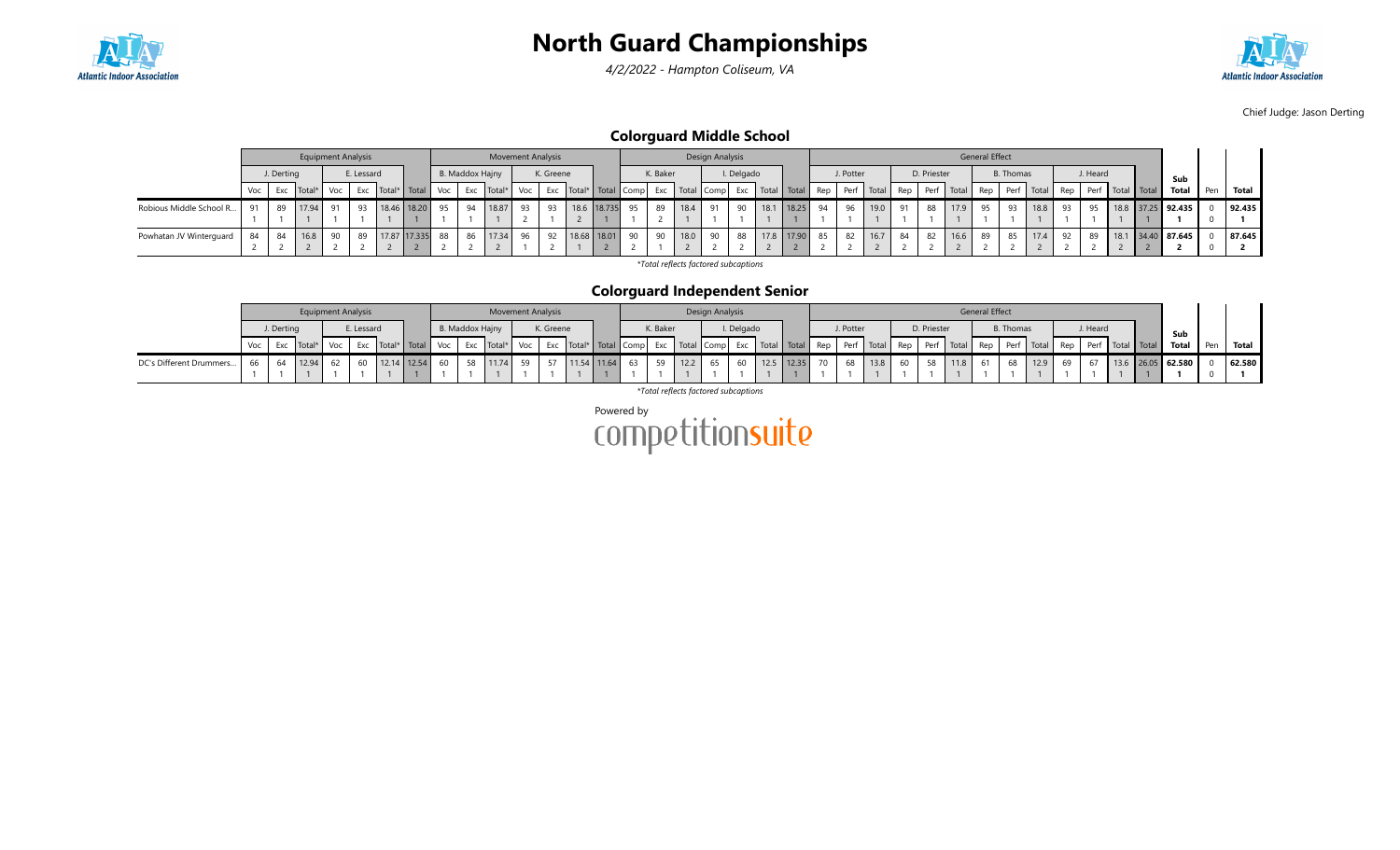

4/2/2022 - Hampton Coliseum, VA



Chief Judge: Jason Derting

Colorguard Scholastic Regional A1

|                           |                      |                               |                         | <b>Equipment Analysis</b> |                      |                                  |                           |                               |                        |                        | <b>Movement Analysis</b> |                      |                                  |                           |                      |                      |                        | Design Analysis      |                               |                        |                         |                      |                      |                         |                      |                               |                        | <b>General Effect</b> |                      |                         |                      |                      |                        |                         |                            |                                |                                   |
|---------------------------|----------------------|-------------------------------|-------------------------|---------------------------|----------------------|----------------------------------|---------------------------|-------------------------------|------------------------|------------------------|--------------------------|----------------------|----------------------------------|---------------------------|----------------------|----------------------|------------------------|----------------------|-------------------------------|------------------------|-------------------------|----------------------|----------------------|-------------------------|----------------------|-------------------------------|------------------------|-----------------------|----------------------|-------------------------|----------------------|----------------------|------------------------|-------------------------|----------------------------|--------------------------------|-----------------------------------|
|                           |                      | J. Derting                    |                         |                           | E. Lessard           |                                  |                           |                               | <b>B. Maddox Hainy</b> |                        |                          | K. Greene            |                                  |                           |                      | K. Baker             |                        |                      | I. Delgado                    |                        |                         |                      | J. Potter            |                         |                      | D. Priester                   |                        |                       | <b>B.</b> Thomas     |                         |                      | J. Heard             |                        |                         | Sub                        |                                |                                   |
|                           | Voc                  | Exc                           | Total*                  | Voc                       | Exc                  | Total*                           | Total                     | Voc                           | Exc                    | Total'                 | Voc                      | Exc                  | Total*                           | Total                     | Comp                 | Exc                  | Total                  | Comp                 | Exc                           | Total                  | Total                   | Rep                  | Perf                 | Total                   | Rep                  | Perf                          | Total                  | Rep                   | Perf                 | Total                   | Rep                  | Perf                 | Total                  | Total                   | Total                      | Pen                            | Total                             |
| Ocean Lakes HS Visual En  | 98                   | 96                            | 19.34                   | 94                        | 91                   | 18.41                            | 18.875                    | 96                            | 96<br>$\mathbf{1}$     | 19.2                   | 93<br>$\overline{2}$     | 91<br>$\overline{c}$ | 18.34<br>$\overline{2}$          | 18.77                     | 95                   | 93<br>$\overline{2}$ | 18.8                   | 94                   | 93                            | 18.7                   | 18.75                   | 87<br>3              | 86<br>5              | 17.3<br>5               | 91                   | 89                            | 18.0                   | 90<br>$\overline{2}$  | 88<br>$\overline{2}$ | 17.8<br>$\overline{2}$  | 92                   | 90<br>$\overline{c}$ | 18.2                   | 35.65                   | 92.045<br>-1               | $\mathbf 0$<br>5               | 92.045<br>$\mathbf{1}$            |
| Lightridge HS Winter Gua. | 92<br>3              | 94<br>$\overline{2}$          | 18.66<br>2              | 89<br>$\overline{A}$      | 88<br>$\overline{A}$ | 17.67<br>$\overline{A}$          | 18.165<br>$\overline{3}$  | 91<br>- 5                     | 91<br>5                | 18.2<br>5              | 92<br>$\overline{3}$     | 90<br>$\overline{3}$ | 18.14<br>$\overline{\mathbf{3}}$ | 18.17<br>$\overline{4}$   | 90<br>$\overline{4}$ | 91<br>$\overline{3}$ | 18.1<br>$\overline{3}$ | 93<br>$\overline{2}$ | 92<br>$\overline{2}$          | 18.5<br>$\overline{2}$ | 18.30<br>$\overline{2}$ | 91<br>$\overline{2}$ | 91<br>$\overline{2}$ | 18.2<br>$\overline{2}$  | 87<br>$\overline{3}$ | 85<br>$\overline{\mathbf{3}}$ | 17.2<br>$\overline{3}$ | 91<br>$\mathbf{1}$    | 90                   | 18.1                    | 86<br>$\overline{4}$ | 88<br>$\overline{4}$ | 17.4<br>$\overline{4}$ | 35.45<br>$\overline{2}$ | 90.085<br>2                | 0.2<br>$\overline{3}$          | 89.885<br>$\overline{2}$          |
| Orange County HS Indoo    | 90                   | 93<br>$\overline{\mathbf{3}}$ | 18.39<br>$\overline{3}$ | 92<br>2                   | 90<br>$\overline{2}$ | 18.14<br>$\overline{2}$          | 18.265<br>$\overline{2}$  | 94<br>$\overline{2}$          | 94<br>$\overline{2}$   | 18.8<br>$\overline{2}$ | 89<br>5                  | 89<br>$\overline{4}$ | 17.8<br>5                        | 18.30<br>$\overline{3}$   | 93<br>$\overline{2}$ | 94<br>$\mathbf{1}$   | 18.7<br>$\overline{2}$ | 88<br>$\overline{4}$ | 88<br>$\overline{\mathbf{A}}$ | 17.6<br>5              | 18.15<br>$\overline{3}$ | 86<br>5              | 89<br>3              | 17.5<br>$\overline{3}$  | 89<br>$\overline{2}$ | 87<br>$\overline{2}$          | 17.6<br>$\overline{2}$ | 83<br>6               | 82<br>$\overline{A}$ | 16.5<br>5               | 88<br>$\overline{3}$ | 89<br>$\overline{3}$ | 17.7<br>$\overline{3}$ | 34.65<br>$\overline{3}$ | 89.365<br>3                | $\Omega$<br>5                  | 89.365<br>$\overline{\mathbf{3}}$ |
| Potomac Falls High Scho   | 84<br>9              | 80<br>9                       | 16.28<br>9              | 84<br>$\overline{7}$      | 83<br>$\overline{7}$ | 16.67<br>$\overline{7}$          | 16.475<br>8               | 92<br>$\overline{4}$          | 92<br>$\overline{4}$   | 18.4<br>$\overline{4}$ | 94                       | 92                   | 18.54                            | 18.47<br>$\overline{2}$   | 84<br>$\overline{7}$ | 78<br>$10$           | 16.2<br>9              | 84<br>8              | 80<br>8                       | 16.4<br>8              | 16.30<br>10             | 85<br>6              | 84<br>6              | 16.9<br>6               | 86<br>$\overline{4}$ | 85<br>$\overline{\mathbf{3}}$ | 17.1<br>$\overline{4}$ | 81<br>10              | 79<br>8              | 16.0<br>9               | 84<br>6              | 85<br>5              | 16.9<br>6              | 33.45<br>6              | 84.695<br>$\boldsymbol{4}$ | 0<br>5                         | 84.695<br>4                       |
| Potomac Senior HS Comb.   | 93<br>$\overline{c}$ | 89<br>$\overline{4}$          | 18.08<br>$\overline{4}$ | 91<br>$\overline{3}$      | 89<br>$\overline{3}$ | 17.94<br>$\overline{\mathbf{3}}$ | 18.01<br>$\overline{4}$   | 83<br>13                      | 81<br>13               | 16.34<br>13            | 91<br>$\overline{4}$     | 88<br>5              | 17.8<br>$\overline{4}$           | 17.075<br>$6\phantom{1}6$ | 82<br>9              | 83<br>$\overline{7}$ | 16.5                   | 87<br>5              | 91<br>3                       | 17.8<br>$\overline{3}$ | 17.15<br>$\overline{4}$ | 79<br>11             | 74<br>11             | 15.3<br>11              | 83<br>$\overline{7}$ | 80                            | 16.3<br>$\overline{7}$ | 85<br>$\overline{4}$  | 81<br>5              | 16.6<br>$\overline{4}$  | 79<br>11             | 82<br>9              | 16.1<br>9              | 32.15<br>8              | 84.385<br>5                | 0<br>5                         | 84.385<br>5                       |
| McLean HS Silver Winter   | 87<br>$\overline{7}$ | 82<br>$\overline{7}$          | 16.75                   | 82<br>9                   | 81<br>8              | 16.27<br>8                       | 16.51                     | 89<br>$\overline{7}$          | 89<br>6                | 17.8<br>6              | 78<br>12                 | 79<br>10             | 15.73<br>11                      | 6.765<br>9                | 81<br>10             | 79<br>9              | 16.0<br>10             | 86<br>6              | 83<br>6                       | 16.9<br>6              | 16.45<br>8              | 92                   | 94                   | 18.6<br>$\mathbf{1}$    | 71<br>17             | 69<br>17                      | 14.0<br>17             | 84<br>5               | 80<br>6              | 16.4<br>6               | 90<br>$\overline{2}$ | 91                   | 18.1<br>$\overline{c}$ | 33.55<br>$\overline{4}$ | 83.275<br>-6               | $\mathbf 0$<br>-5              | 83.275<br>6                       |
| Westfield HS Winterguard  | 83<br>10             | 79<br>11                      | 16.08<br>10             | 78<br>12                  | 76<br>11             | 15.34<br>11                      | 15.71<br>11               | 85<br>11                      | 83<br>11               | 16.74<br>11            | 83<br>8                  | 81<br>-9             | 16.34<br>9                       | 16.54<br>10               | 74<br>17             | 76<br>13             | 15.0<br>15             | 90<br>$\overline{3}$ | 87<br>-5                      | 17.7<br>$\overline{4}$ | 16.35<br>9              | 87<br>3              | 87<br>$\overline{4}$ | 17.4<br>$\overline{4}$  | 78<br>11             | 76<br>11                      | 15.4<br>11             | 88<br>$\overline{3}$  | 85<br>$\overline{3}$ | 17.3<br>$\overline{3}$  | 85<br>-5             | 85<br>5              | 17.0<br>5              | 33.55<br>$\overline{4}$ | 82.150<br>$\overline{7}$   | $\mathbf 0$<br>-5              | 82.150<br>$\overline{7}$          |
| Dominion Winterquard      | 89<br>5              | 85<br>5                       | 17.28<br>5              | 83<br>8                   | 80<br>9              | 16.21<br>9                       | 16.745<br>6               | 90<br>6                       | 88<br>$\overline{7}$   | 17.74<br>7             | 73<br>18                 | 75<br>13             | 14.86<br>16                      | 16.30<br>12               | 91<br>3              | 88<br>$\overline{4}$ | 17.9<br>$\overline{A}$ | 77<br>15             | 74<br>15                      | 15.1<br>15             | 16.50<br>$\overline{7}$ | 83<br>$\overline{7}$ | 83<br>$\overline{7}$ | 16.6<br>$7\overline{ }$ | 81<br>9              | 78<br>-9                      | 15.9<br>9              | 82<br>8               | 76<br>11             | 15.8<br>10 <sup>°</sup> | 81<br>9              | 84                   | 16.5<br>$\overline{7}$ | 32.40<br>7              | 81.945<br>8                | $\Omega$<br>5                  | 81.945<br>8                       |
| George C Marshall HS Wi   | 88<br>6              | 84<br>6                       | 17.08<br>6              | 86<br>5                   | 85<br>5              | 17.07<br>5                       | 17.075<br>5               | 88<br>8                       | 87<br>8                | 17.47<br>8             | 85<br>6                  | 82<br>8              | $16.6^{\circ}$<br>$\overline{7}$ | 17.04<br>$\overline{7}$   | 86<br>6              | 84<br>6              | 17.0<br>6              | 82<br>10             | 79<br>10                      | 16.1<br>10             | 16.55<br>6              | 82<br>8              | 77<br>10             | 15.9<br>9               | 85<br>5              | 83<br>5                       | 16.8<br>5              | 79<br>12              | 74<br>12             | 15.3<br>12 <sup>2</sup> | 73<br>18             | 71<br>18             | 14.4<br>18             | 31.20<br>11             | 81.865<br>9                | $\mathbf 0$<br>5               | 81.865<br>9                       |
| Robinson Secondary Wint.  | 81<br>11             | 77<br>12                      | 15.68<br>12             | 85<br>6                   | 84<br>6              | 16.87<br>6                       | 16.275<br>9               | 93<br>$\overline{\mathbf{3}}$ | 93<br>3                | 18.6<br>$\overline{3}$ | 82<br>9                  | 83<br>$\overline{7}$ | 16.53<br>8                       | 7.565<br>5                | 79<br>12             | 77<br>11             | 15.6<br>11             | 78<br>14             | 76<br>13                      | 15.4<br>14             | 15.50<br>13             | 81<br>9              | 82<br>8              | 16.3<br>8               | 82<br>8              | 79<br>8                       | 16.1<br>8              | 83<br>6               | 80<br>6              | 16.3<br>$7\overline{ }$ | 76<br>14             | 77<br>13             | 15.3<br>13             | 32.00<br>9              | 81.340<br>10               | $\Omega$<br>-5                 | 81.340<br>10                      |
| Washington-Liberty HS     | 85<br>8              | 81<br>8                       | 16.48<br>8              | 76<br>14                  | 74<br>13             | 14.94<br>13                      | 15.71<br>11               | 87<br>9                       | 86<br>9                | 17.27<br>9             | 84                       | 84<br>6              | 16.8<br>6                        | 7.035<br>8                | 83<br>8              | 80<br>8              | 16.3<br>8              | 83<br>9              | 80<br>8                       | 16.3<br>9              | 16.30<br>10             | 76<br>13             | 72<br>13             | 14.8<br>13              | 76<br>13             | 75<br>12                      | 15.1<br>12             | 76<br>15              | 70<br>15             | 14.6<br>15              | 72<br>19             | 69<br>19             | 14.1<br>19             | 29.30<br>15             | 78.345<br>11               | 0<br>-5                        | 78.345<br>11                      |
| Sherando HS Indoor Colo.  | 81<br>11             | 76<br>13                      | 15.55<br>13             | 81<br>10                  | 79<br>10             | 15.94<br>10 <sup>°</sup>         | 15.745<br>10 <sup>°</sup> | 77<br>17                      | 75<br>17               | 15.14<br>17            | 79<br>11                 | 74<br>15             | 15.15<br>13                      | 5.145<br>16               | 80<br>11             | 73<br>16             | 15.3<br>13             | 79<br>13             | 77<br>12                      | 15.6<br>12             | 15.45<br>14             | 80<br>10             | 78<br>9              | 15.8<br>10              | 84<br>6              | 81<br>6                       | 16.5<br>6              | 77<br>13              | 74<br>12             | 15.1<br>13              | 83<br>$\overline{7}$ | 81<br>10             | 16.4<br>8              | 31.90<br>10             | 78.240<br>12               | 0.7<br>$\overline{2}$          | 77.540<br>12                      |
| John Champe HS Winter     | 80<br>13             | 80<br>9                       | 16.0<br>11              | 80<br>11                  | 71<br>16             | 14.83<br>14                      | 15.415<br>13              | 73<br>19                      | 71<br>19               | 14.34<br>19            | 77<br>13                 | 79<br>10             | 15.66<br>12                      | 15.00<br>17               | 78<br>13             | 77<br>11             | 15.5<br>12             | 85                   | 81                            | 16.6<br>$\overline{7}$ | 16.05<br>12             | 78<br>12             | 73<br>12             | 15.1<br>12              | 74<br>15             | 71<br>15                      | 14.5<br>15             | 82<br>8               | 79<br><sup>8</sup>   | 16.1<br>8               | 75<br>16             | 76<br>14             | 15.1<br>15             | 30.40<br>12             | 76.865<br>13               | $\mathbf 0$<br>-5              | 76.865<br>13                      |
| Lynchburg City Combine    | 75<br>16             | 72<br>17                      | 14.61<br>16             | 75<br>15                  | 70<br>17             | 14.35<br>17                      | 14.48<br>16               | 86<br>10                      | 84<br>10               | 16.94<br>10            | 80<br>10                 | 78<br>12             | 15.74<br>10                      | 16.34<br>11               | 88<br>5              | 87<br>5              | 17.5<br>5              | 81<br>11             | 78<br>11                      | 15.9<br>11             | 16.70<br>5 <sub>5</sub> | 71<br>17             | 66<br>18             | 13.7<br>18              | 75<br>14             | 72<br>14                      | 14.7<br>14             | 77<br>13              | 73<br>14             | 15.0<br>14              | 76<br>14             | 72<br>17             | 14.8<br>17             | 29.10<br>16             | 76.620<br>14               | $\mathbf 0$<br>5               | 76.620<br>14                      |
| Midlothian High School.   | 78<br>14             | 73<br>16                      | 14.95<br>14             | 77<br>13                  | 75<br>12             | 15.14<br>12                      | 15.045<br>14              | 81<br>15                      | 79<br>15               | 15.94<br>15            | 75<br>16                 | 75<br>13             | 15.0<br>15                       | 15.47<br>15               | 73<br>19             | 72<br>17             | 14.5<br>18             | 80<br>12             | 75<br>14                      | 15.5<br>13             | 15.00<br>16             | 74<br>15             | 68<br>17             | 14.2<br>16              | 79<br>10             | 77<br>10                      | 15.6<br>10             | 80<br>11              | 77<br>10             | 15.7<br>11              | 77<br>12             | 73<br>16             | 15.0<br>16             | 30.25<br>13             | 75.765<br>15               | $\mathbf 0$<br>5               | 75.765<br>15                      |
| Hanover HS Winter Guard   | 76<br>15             | 74<br>14                      | 14.94<br>15             | 72<br>17                  | 72<br>15             | 14.4<br>16                       | 14.67<br>15               | 84<br>12                      | 82<br>12               | 16.54<br>12            | 76<br>15                 | 73<br>17             | 14.8<br>17                       | 5.675<br>13               | 77<br>14             | 75<br>14             | 15.2<br>14             | 76<br>16             | 73<br>16                      | 14.9<br>16             | 15.05<br>15             | 73<br>16             | 71<br>14             | 14.4<br>15              | 69<br>19             | 67<br>18                      | 13.6<br>19             | 70<br>19              | 63<br>19             | 13.3<br>19              | 77<br>12             | 83<br>8              | 16.0<br>10             | 28.65<br>17             | 74.045<br>16               | 0<br>5                         | 74.045<br>16                      |
| Magna Vista HS Wintergu.  | 73<br>17             | 68<br>18                      | 13.95<br>18             | 71<br>18                  | 66<br>18             | 13.55<br>18                      | 13.75<br>19               | 82<br>14                      | 80<br>14               | 16.14<br>14            | 77<br>13                 | 74<br>15             | 15.0 <sup>°</sup><br>14          | 5.575<br>14               | 76<br>15             | 68<br>20             | 14.4<br>19             | 75<br>17             | 72<br>17                      | 14.7<br>17             | 14.55<br>17             | 75<br>14             | 70<br>15             | 14.5<br>14              | 77<br>12             | 74<br>13                      | 15.1<br>12             | 74<br>16              | 70<br>15             | 14.4<br>16              | 82<br>8              | 76<br>14             | 15.8<br>12             | 29.90<br>14             | 73.775<br>17               | 0.2<br>$\overline{\mathbf{3}}$ | 73.575<br>17                      |
| Herndon HS Winterguard    | 72<br>18             | 66<br>19                      | 13.62<br>19             | 70<br>19                  | 65<br>19             | 19                               | 13.35 13.485<br>20        | 75<br>18                      | 73<br>18               | 14.74<br>18            | 75<br>16                 | 72<br>18             | 14.61<br>18                      | 4.675<br>18               | 72<br>20             | 69<br>19             | 14.1<br>20             | 74<br>18             | 71<br>18                      | 14.5<br>18             | 14.30<br>18             | 69<br>19             | 64<br>19             | 13.3<br>19              | 68<br>20             | 66<br>20                      | 13.4<br>20             | 73<br>17              | 66<br>18             | 13.9<br>18              | 71<br>20             | 69<br>19             | 14.0<br>20             | 27.30<br>20             | 69.760<br>18               | $\Omega$<br>5                  | 69.760<br>18                      |
| Oakton HS JV Winterguard  | 71<br>19             | 74<br>14                      | 14.59<br>17             | 68<br>20                  | 64<br>20             | 20                               | 13.08 13.835<br>18        | 79<br>16                      | 76<br>16               | 15.41<br>16            | 64<br>20                 | 60<br>20             | 12.28<br>20                      | 3.845<br>19               | 75<br>16             | 71<br>18             | 14.6<br>17             | 66<br>22             | 65<br>22                      | 13.1<br>22             | 13.85<br>20             | 70<br>18             | 69<br>16             | 13.9<br>17              | 72<br>16             | 70<br>16                      | 14.2<br>16             | 69<br>21              | 60<br>21             | 12.9<br>21              | 74<br>17             | 78<br>12             | 15.2<br>14             | 28.10<br>18             | 69.630<br>19               | $\mathbf 0$<br>5               | 69.630<br>19                      |

\*Total reflects factored subcaptions

Powered by<br>COMPetitionsuite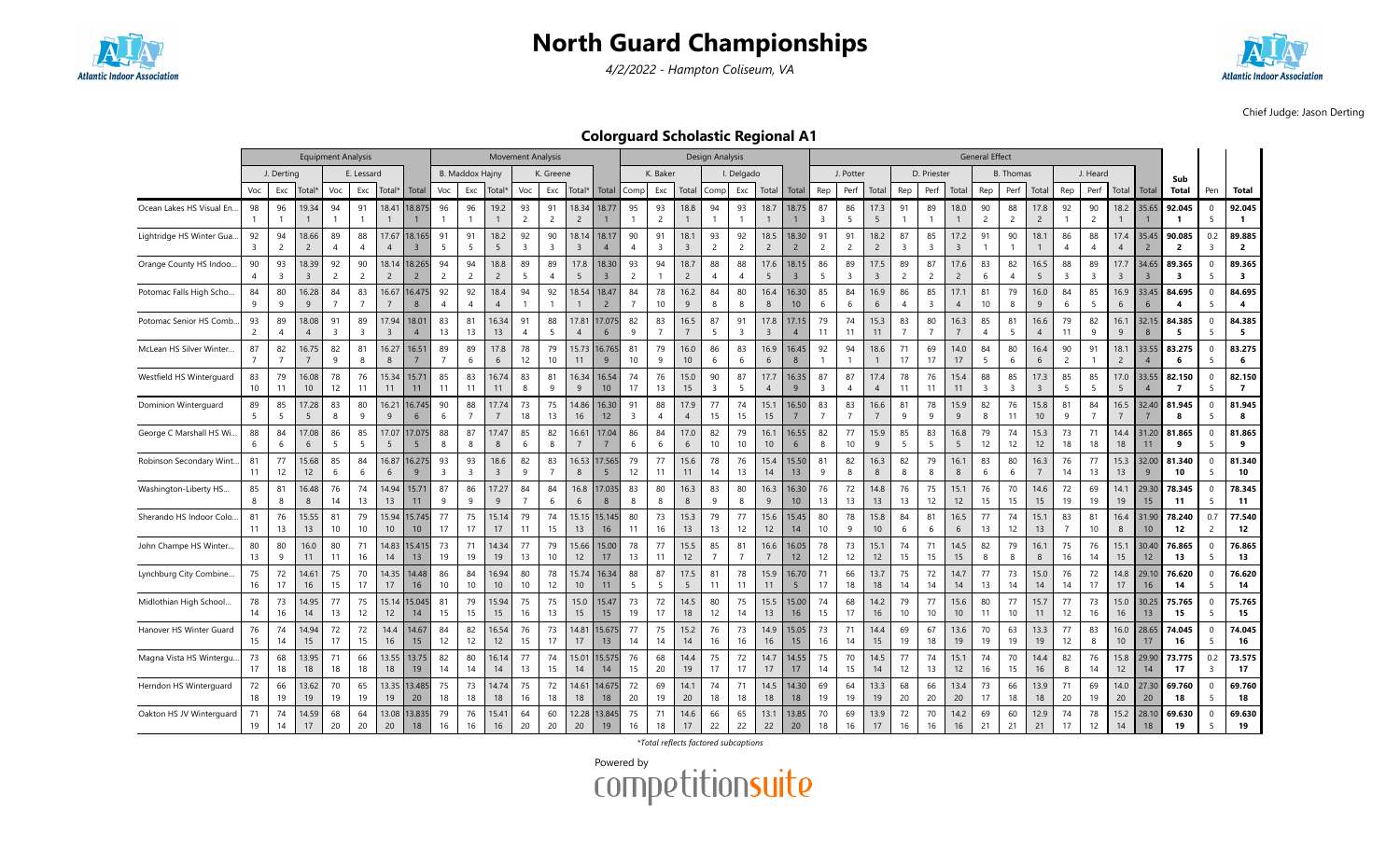

4/2/2022 - Hampton Coliseum, VA



Chief Judge: Jason Derting

Colorguard Scholastic Regional A1

|                           |        |            | <b>Equipment Analysis</b> |        |            |                      |            |              |                 | <b>Movement Analysis</b> |    |           |    |                           |        |          |                    | Design Analysis |                      |          |             |        |            |      |                |             |            | <b>General Effect</b> |               |      |     |          |                  |    |                     |     |        |
|---------------------------|--------|------------|---------------------------|--------|------------|----------------------|------------|--------------|-----------------|--------------------------|----|-----------|----|---------------------------|--------|----------|--------------------|-----------------|----------------------|----------|-------------|--------|------------|------|----------------|-------------|------------|-----------------------|---------------|------|-----|----------|------------------|----|---------------------|-----|--------|
|                           |        | J. Derting |                           |        | E. Lessard |                      |            |              | B. Maddox Hajny |                          |    | K. Greene |    |                           |        | K. Baker |                    |                 | I. Delgado           |          |             |        | J. Potter  |      |                | D. Priester |            |                       | B. Thomas     |      |     | J. Heard |                  |    | Sub                 |     |        |
|                           | Voc I  | Exc        | Total*                    | Voc    |            | Exc Total* Total Voc |            |              | Exc             | Total*                   |    |           |    | Voc Exc Total* Total Comp |        |          | Exc Total Comp Exc |                 |                      |          | Total Total | Rep    | Perf Total |      | Rep            |             | Perf Total | Rep                   | Perf Total    |      | Rep |          | Perf Total Total |    | Total               | Pen | Total  |
| Chancellor HS Combined    | 68     |            | 13.08                     | 73     | 73         |                      | 14.6 13.84 | 69           | 65              | 13.28                    |    | 71        |    | 14.2 13.74                | 74     | 74       | 14.8               | 69              | 69                   |          | 13.8 14.30  | 65     | 62         | 12.7 | 63             |             | 12.3       |                       | 69            | 14.1 | 80  | 79       |                  |    | 15.9 27.50 69.380   | 2.5 | 66.880 |
|                           | $\sim$ | $\Omega$   | 20                        |        | 14         | 15                   | 17         |              | 21              | 21                       |    |           |    | 20                        | 17     | 15       |                    | 20              | 10                   | $\Omega$ | 18          | $\sim$ | $\Omega$   | 21   | 22             | 22          | 22         | 18                    | $\rightarrow$ | 17   |     | 4.4      | 11               | 19 | 20                  |     | 20     |
| Glen Allen HS Winterguard | 67     |            | 12.75                     |        | 59         | 11.94 12.345         |            |              | 66              | 13.55                    | 63 | 59        |    | 12.08 12.815              | 62     | 58       | 12.0               | 71              | 68                   |          | 13.9 12.95  | 63     | 60         | 12.3 | $\overline{a}$ |             | 13.7       | 70                    | 62            | 13.2 |     | 62       |                  |    | $12.9$ 26.05 64.160 |     | 64.160 |
|                           | 21     |            | 21                        | 21     | 21         | 21                   | 21         | $\sim$       | 20              | 20                       |    | 21        | 21 | 21                        | 22     | 22       | 22                 | 10              | n <sub>0</sub><br>∠∪ | 19       | 22          | 22     | 22         | 22   | 10             | 10          | 18         | 19                    | $\Omega$      | 20   | 24  |          | 21               |    | 21                  |     |        |
| Stone Bridge HS Winterg   | 65     | 58         | 12.09                     | 55     | 52         | 10.61 11.35          |            |              |                 | 12.55                    | 58 | 59        |    | 11.73 12.14               | 70     | 65       | 13.5               | 68              | 67                   |          | 13.5 13.50  | 68     | 61         | 12.9 | 65             |             | 12.7       |                       | 58            | 12.5 |     |          |                  |    | $11.8$ 24.95 61.940 |     | 61.940 |
|                           | 22     | $\sim$     | 22                        | $\sim$ | 22         | 22                   | 22         | $\sim$<br>22 | 22              | 22                       | ŽŹ | 21        | 22 | 22                        | $\sim$ | $\sim$   |                    | 21              | 21                   | 21       | 21          | 20     | 21         | 20   | $\sim$         | 24          | 21         | 22                    | 22            | 22   | 22  | 22       | 22               | 22 | 22                  |     | 22     |

\*Total reflects factored subcaptions

#### Colorguard Scholastic A3

|                            |          |            |                    | <b>Equipment Analysis</b> |                      |                         |                          |          |                        | <b>Movement Analysis</b> |                      |           |                         |                           |                      |                      |                        | Design Analysis               |                        |                         |                          |                      |                      |                          |                      |             |                          | <b>General Effect</b> |                      |                         |                      |          |                        |                                |                        |              |                                   |
|----------------------------|----------|------------|--------------------|---------------------------|----------------------|-------------------------|--------------------------|----------|------------------------|--------------------------|----------------------|-----------|-------------------------|---------------------------|----------------------|----------------------|------------------------|-------------------------------|------------------------|-------------------------|--------------------------|----------------------|----------------------|--------------------------|----------------------|-------------|--------------------------|-----------------------|----------------------|-------------------------|----------------------|----------|------------------------|--------------------------------|------------------------|--------------|-----------------------------------|
|                            |          | J. Derting |                    |                           | E. Lessard           |                         |                          |          | <b>B. Maddox Hajny</b> |                          |                      | K. Greene |                         |                           |                      | K. Baker             |                        |                               | I. Delgado             |                         |                          |                      | J. Potter            |                          |                      | D. Priester |                          |                       | <b>B.</b> Thomas     |                         |                      | J. Heard |                        |                                | Sub                    |              |                                   |
|                            | Voc      | Exc        | Total <sup>®</sup> | Voc                       | Exc                  | Total*                  | Total                    | Voc      | Exc                    | Total                    | Voc                  | Exc       | Total*                  | Total                     | Comp                 | Exc                  | Total                  | Comp                          | Exc                    | Total                   | Total                    | Rep                  | Perf                 | Total                    | Rep                  | Perf        | Tota                     | Rep                   | Perf                 | Total                   | Rep                  | Perf     | Total                  | Total                          | <b>Total</b>           | Pen          | <b>Total</b>                      |
| Battlefield High School W. | 79       | 81         | 16.06              | 84                        | 82                   | 16.54                   | 16.30                    | 78       | 77                     | 15.47<br>5               | 83                   | 81        | 16.34                   | 15.905                    | 82                   | 81                   | 16.3                   | 83                            | 80                     | 16.3<br>$\overline{3}$  | 16.30                    | 79                   | 81<br>$\overline{2}$ | 16.0<br>$\overline{2}$   | 82                   | 80          | 16.2                     | 73                    | 70<br>$\overline{3}$ | 14.3                    | 82                   | 82       | 16.4                   | 31.45                          | 79.955                 | $\mathbf{0}$ | 79.955                            |
| Mt Vernon HS Winterguard   | 73       | 76         | 14.99<br>-5        | 73<br>8                   | 73<br>6              | 14.6                    | 14.795<br>-6             | 81       | 80                     | 16.07<br>3               | 78<br>$\overline{3}$ | 79<br>3   | 15.73<br>$\overline{3}$ | 15.90                     | 81<br>$\overline{2}$ | 80<br>$\overline{2}$ | 16.1<br>$\overline{2}$ | 81                            | 81                     | 16.2<br>4               | 16.15                    | 77                   | 80<br>$\overline{3}$ | 15.7<br>$\overline{3}$   | 78<br>5              | 76<br>-5    | 15.4<br>-5               | 75<br>$\overline{2}$  | 71<br>$\overline{2}$ | 14.6<br>$\overline{2}$  | 80<br>$\overline{2}$ | 83       | 16.3<br>$\overline{2}$ | 31.00                          | 77.845<br>$\mathbf{z}$ |              | 77.845<br>$\overline{2}$          |
| South County HS Winterg    | 78       | 76         | 15.34              | 78                        | 75<br>5              | 15.21<br>5              | 15.275                   | 84       | 84                     | 16.8                     | 77                   | 77        | 15.4                    | 16.10                     | 77                   | 75<br>-5             | 15.2<br>$\overline{4}$ | 79                            | 76                     | 15.5<br>-5              | 15.35<br>5               | 82                   | 82                   | 16.4                     | 81<br>$\overline{2}$ | 79          | 16.0                     | 69<br>8               | 62<br>8              | 13.1<br>8               | 79<br>$\overline{3}$ | 80       | 15.9<br>$\overline{3}$ | 30.70<br>$\overline{3}$        | 77.425<br>3            |              | 77.425<br>$\overline{\mathbf{z}}$ |
| James Madison HS Winte.    | 77       | 78         | 15.53              | 80                        | 77                   | 15.61<br>$\overline{3}$ | 15.57                    | 80       | 79                     | 15.87                    | 73<br>9              | 69<br>q   | 14.08<br>$\mathsf{q}$   | 14.975<br>6               | 77                   | 79                   | 15.6<br>$\overline{3}$ | 82<br>$\overline{\mathbf{3}}$ | 83                     | 16.5<br>$\overline{2}$  | 16.05                    | 73<br>8              | 73<br>6              | 14.6                     | 80<br>$\overline{3}$ | 78          | 15.8                     | 74<br>$\mathbf{R}$    | 70<br>3              | 14.4                    | 75                   | 72<br>q  | 14.7<br>8              | 29.75                          | 76.345                 |              | 76.345                            |
| Colgan High School Varsi.  | 81       | 77         | 15.68              | 83                        | 80                   | 16.21<br>$\overline{2}$ | 15.945                   | 82       | 82                     | 16.4                     | 82<br>$\overline{2}$ | 80        | 16.14<br>$\overline{2}$ | 16.27                     | 78                   | 73<br>6              | 15.1<br>5              | 80<br>5                       | 74<br>6                | 15.4<br>6               | 15.25<br>6               | 76                   | 75<br>-5             | 15.1<br>5                | 71<br>11             | 69<br>11    | 14.0<br>11               | 70                    | 65<br>6              | 13.5<br>6               | 77<br>-5             | 74       | 15.1<br>6              | 28.85                          | 76.315                 |              | 76.315<br>-5                      |
| James River High School.   | 75<br>6  | 70<br>8    | 14.35<br>8         | 79                        | 76<br>$\overline{4}$ | 15.41<br>$\overline{4}$ | 14.88                    | 77<br>6  | 75<br>-6               | 15.14<br>6               | 76<br>5              | 75        | 15.07<br>5              | 15.105<br>5               | 74<br>6              | 76<br>$\overline{A}$ | 15.0<br>6              | 73<br>9                       | 72<br>$\mathsf{R}$     | 8                       | 14.5 14.75               | 75<br>6              | 72<br>$\overline{7}$ | 14.7<br>6                | 76<br>$\overline{7}$ | 74          | 15.0                     | 77                    | 75                   | 15.2                    | 78<br>$\overline{4}$ | 77       | 15.5<br>$\overline{A}$ | 30.20<br>$\boldsymbol{\Delta}$ | 74.935<br>6            |              | 74.935<br>6                       |
| Arlington County Combin.   | 76       | 72         | 14.68<br>6         | 75<br>6                   | 72                   | 14.61<br>6              | 14,645                   | 73<br>8  | 72<br>8                | 14.47<br>8               | 74<br>8              | 75<br>-5  | 14.93<br>$\overline{ }$ | 14.70                     | 73                   | 72                   | 14.5                   | 85                            | 82                     | 16.7                    | 15.60<br>$\overline{4}$  | 78<br>$\overline{3}$ | 76<br>$\overline{4}$ | 15.4<br>$\overline{A}$   | 79                   | 77          | 15.6<br>$\overline{4}$   | 67<br>9               | 60<br>9              | 12.7<br>9               | 74<br>8              | 76<br>6  | 15.0                   | 29.35<br>6                     | 74.295<br>-7           |              | 74.295                            |
| Spotsylvania HS Combine.   | 9        | 67<br>10   | 13.75<br>10        | 72<br>q                   | 69<br>8              | 14.0<br>9               | 13.88<br>$\mathbf{q}$    | 76       | 74                     | 14.94                    | 75                   | 70<br>8   | 14.35<br>8              | 14.645<br>8               | 8                    | 8                    | 14.2<br>8              | 74                            | 70                     | 14.4<br>9               | 14.30<br>9               | 74                   | 71<br>8              | 14.5<br>8                | 72<br>10             | 70<br>10    | 14.2<br>10 <sup>10</sup> | -6                    | 63                   | 13.4                    | 76<br>$\epsilon$     | 77       | 15.3<br>5              | 28.70<br>8                     | 71.525                 |              | 71.525<br>-8                      |
| Broad Run HS Winterguard   | 74       | 68         | 14.02<br>9         | 74                        | 68                   | 14.02<br>8              | 14.02                    | 71       | 69<br>$\Omega$         | 13.94                    | 76<br>$\overline{5}$ | 74        | 14.94<br>6              | 14.44                     | 70                   | 70                   | 14.0<br>9              | 75                            | 73                     | 14.8                    | 14.40<br>8               | 70                   | 69<br>10             | 13.9<br>10 <sup>10</sup> | 75<br>8              | 73<br>-8    | 14.8<br>8                | 64                    | 59<br>10             | 12.3<br>10 <sup>°</sup> | 73<br>$\mathsf{q}$   | 71<br>10 | 14.4<br>10             | 27.70<br>10 <sup>10</sup>      | 70.560                 |              | 70.560<br>٩                       |
| West Springfield Winter    | 10       | 73<br>6    | 14.46              | 65<br>10                  | 67                   | 13.26<br>10             | 13.86<br>10 <sup>°</sup> | 68<br>10 | 67<br>10               | 13.47<br>10              | 65<br>10             | 65<br>10  | 13.0<br>10 <sup>°</sup> | 13.235<br>10 <sup>°</sup> | 69<br>10             | 68                   | 13.7<br>10             | 71<br>10                      | 69<br>10 <sup>10</sup> | 14.0<br>10 <sup>°</sup> | 13.85<br>10 <sup>°</sup> | 72<br>9              | 70<br>9              | 14.2<br>9                | 74<br>9              | 71<br>q     | 14.5<br>9                | 72<br>5               | 67<br>5              | 13.9<br>5               | 72<br>10             | 73       | 14.5<br>9              | 28.55<br>9                     | 69.495<br>10           |              | 69.495<br>10                      |
| Fluvanna Varsity Winterg.  | 69<br>11 | 65<br>11   | 13.28<br>11        | 63<br>11                  | 62<br>11             | 12.47<br>11             | 12.875<br>11             | 64<br>11 | 62<br>11               | 12.54<br>11              | 60<br>11             | 62<br>11  | 12.26<br>11             | 12.40<br>11               | 67<br>11             | 69<br>10             | 13.6<br>11             | 70<br>11                      | 68<br>11               | 13.8<br>11              | 13.70<br>11              | 66<br>11             | 63<br>11             | 12.9<br>11               | 77<br>6              | 75<br>6     | 15.2<br>6                | 61<br>11              | 54<br>11             | 11.5<br>11              | 69<br>11             | 66<br>11 | 13.5<br>11             | 26.55<br>11                    | 65.525<br>11           |              | 65.525<br>11                      |

\*Total reflects factored subcaptions

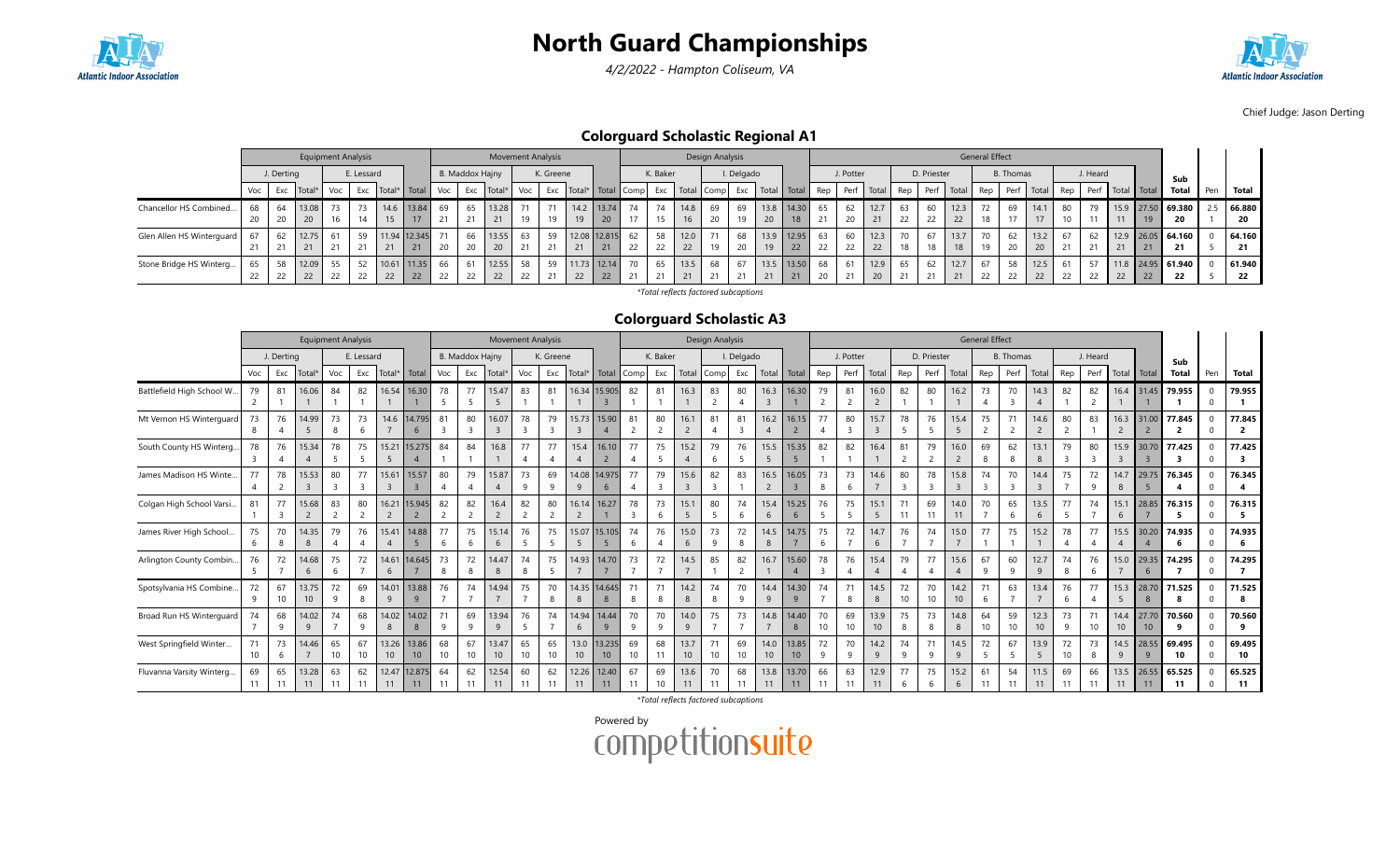





Chief Judge: Jason Derting

#### Colorguard Scholastic A2

|                            |                      |               |             | <b>Equipment Analysis</b> |            |                 |                   |          |                      | <b>Movement Analysis</b> |                       |                       |                         |                              |                      |          |                         | <b>Design Analysis</b> |            |                         |                          |          |                      |                        |          |                      |                          | <b>General Effect</b> |           |                       |                      |                    |                        |                           |                                    |     |              |
|----------------------------|----------------------|---------------|-------------|---------------------------|------------|-----------------|-------------------|----------|----------------------|--------------------------|-----------------------|-----------------------|-------------------------|------------------------------|----------------------|----------|-------------------------|------------------------|------------|-------------------------|--------------------------|----------|----------------------|------------------------|----------|----------------------|--------------------------|-----------------------|-----------|-----------------------|----------------------|--------------------|------------------------|---------------------------|------------------------------------|-----|--------------|
|                            |                      | J. Derting    |             |                           | E. Lessard |                 |                   |          | B. Maddox Hajny      |                          |                       | K. Greene             |                         |                              |                      | K. Baker |                         |                        | I. Delgado |                         |                          |          | J. Potter            |                        |          | D. Priester          |                          |                       | B. Thomas |                       |                      | J. Heard           |                        |                           | Sub                                |     |              |
|                            | Voc                  | Exc           | Total       | Voc                       | Exc        | Total*          | Total             | Voc      | Exc                  | Total*                   | Voc                   |                       | Exc Total*              | Total                        | Comp                 | Exc      | Total                   | Comp Exc               |            | Total                   | Total                    | Rep      | Perf                 | Total                  | Rep      | Perf                 | Total                    | Rep                   | Perf      | Total                 | Rep                  | Perf               | Total                  | Total                     | Total                              | Pen | <b>Total</b> |
| Independence High Scho     | 86                   | 83            | 16.81       | 81<br>5                   | 79         | 5               | 15.94 16.375      | 81       | 81<br>$\overline{4}$ | 16.2                     | 84                    | 81<br>$\overline{2}$  | 16.41<br>$\overline{2}$ | 16.305                       | 85                   | 79       | 16.4<br>$\overline{2}$  | 82                     | 78         | 16.0<br>$\overline{3}$  | 16.20                    | 83       | 79<br>$\overline{4}$ | 16.2                   | 87       | 85                   | 17.2                     | 84                    | 80        | 16.4                  | 85                   | 82                 | 16.7<br>$\overline{2}$ | 33.25                     | 82.130                             |     | 82.130       |
| Colonial Heights HS Conc   | 82                   | 85            | 16.79       | 76<br>8                   | 75         | 15.07<br>8      | 15.93<br>-6       | 82       | 82<br>$\overline{3}$ | 16.4<br>$\overline{3}$   | 83                    | 80<br>$\overline{3}$  | 16.21                   | 16.305                       | 84<br>$\overline{2}$ | 82       | 16.6                    | 85                     | 82         | 16.7                    | 16.65                    | 84       | 83<br>$\overline{2}$ | 16.7                   | 80<br>6  | 77                   | 15.7                     | 82                    | 78        | 16.0                  | 80                   | 79                 | 15.9                   | 32.15                     | 81.035<br>$\overline{\phantom{a}}$ |     | 81.035       |
| Patriot HS Winterguard     | 80                   | 84            | 16.52       | 82                        | 82         | 16.4            | 16.46             | 84       | 84                   | 16.8                     | 80                    | 79                    | 15.87<br>$\mathbf{b}$   | 16.335                       | 81                   | 80       | 16.1<br>$\overline{3}$  | 78                     | 81         | 15.9<br>$\overline{4}$  | 16.00                    | 79       | 78<br>5              | 15.7<br>5              | 83       | 79<br>$\overline{4}$ | 16.2                     | 77                    | 72        | 14.9<br>$\mathfrak b$ | 81<br>$\overline{3}$ | 81                 | 16.2                   | 31.50                     | 80.295                             |     | 80.295       |
| McLean HS Red Wintergu     | 83<br>$\overline{2}$ | 80            | 16.21       | 84<br>$\sim$              | 83         | 16.67           | 16.44             | 77       | 77<br>-6             | 15.4<br>6                | 76                    | 76<br>8               | 15.2                    | 15.30<br>6                   | 82                   | 75       | 15.7<br>6               | 81                     | 76         | 15.7<br>6               | 15.70                    | 82       | 84                   | 16.6                   | 79<br>8  | 77                   | 15.6<br>8                | 80                    | 76        | 15.6                  | 83<br>$\overline{2}$ | 85                 | 16.8                   | 32.30                     | 79.740                             |     | 79.740       |
| Briar Woods HS Falconair.  | 81<br>-5             | 76            | 15.55<br>6  | 85                        | 81         | 16.48           | 16.015            | 75       | 75                   | 15.0                     | 83                    | 83                    | 16.6                    | 15.80                        | 80<br>6              | 78       | 15.8<br>5               | 78                     | 80         | 15.8<br>5               | 15.80                    | 79       | 75                   | 15.4                   | 80<br>6  | 78<br>6              | 15.8<br>$\mathbf{b}$     | 81                    | 77        | 15.8                  | 76                   | 77<br><sub>6</sub> | 15.3<br>6              | 31.15                     | 78.765                             |     | 78.765       |
| Woodbridge HS Combine      | 83                   | 79            | 16.08       | 83                        | 78         |                 | 15.95 16.015      | 83       | 83                   | 16.6                     | 82                    | 79                    | 16.01                   | 6.305                        | 83                   | 76       | 15.9<br>$\overline{A}$  | 80                     | 75         | 15.5                    | 15.70                    | 80       | 75                   | 15.5<br>6              | 85       | 81<br>$\overline{3}$ | 16.6                     | 74                    | 68        | 14.2                  | 78                   | 73                 | 15.1                   | 30.70                     | 78.720                             |     | 78.720       |
| Chantilly HS Charger Guard | 77<br>9              | 75<br>8       | 15.14<br>9  | 77                        | 76         | 15.27           | 15.205<br>8       | 73       | 74<br>8              | 14.73<br>8               | 79                    | 77                    | 15.54                   | 15.135<br>8                  | 77                   | 74<br>8  | 15.1<br>$\overline{7}$  | 79<br>-6               | 73         | 15.2<br>8               | 15.15<br>8               | 77       | 76<br>6              | 15.3<br>8              | 82<br>5  | 79<br>$\overline{4}$ | 16.1<br>5                | 78                    | 75        | 15.3<br>5             | 77<br>6              | 78                 | 15.5<br>-5             | 31.10<br>6                | 76.590                             |     | 76.590       |
| Woodgrove HS Combine       | 76<br>10             | 78<br>-6      | 15.46       | 80<br>6                   | 77         | 15.61<br>6      | 15.535            | 74<br>8  | 72<br>9              | 14.54<br>9               | 81                    | 79<br>$\overline{4}$  | 15.94<br>5              | 15.24                        | 73<br>10             | 77       | 15.0<br>8               | 75<br>10               | 74         | 14.9<br>9               | 14.95<br>-9              | 81       | 82<br>$\overline{3}$ | 16.3<br>$\overline{3}$ | 78<br>9  | 76<br>9              | 15.4<br>9                | 75                    | 70<br>8   | 14.5<br>8             | 75<br>8              | 75                 | 15.0<br>8              | 30.60<br>8                | 76.325                             |     | 76.325       |
| Oakton HS Winterguard      | 78<br>8              | 10            | 14.69<br>10 | 70<br>10                  | 65<br>10   | 10 <sup>°</sup> | 13.35 14.02<br>10 | 79       | 78<br>5              | 15.67                    | 75                    | 71<br>$\mathsf{q}$    | 9                       | 14.48 15.075<br>$\mathbf{q}$ | 74<br>9              | 73<br>q  | 14.7<br>9               | 84                     | 79         | 16.3<br>2               | 15.50                    | 73<br>10 | 68<br>10             | 14.1<br>10             | 85       | 82<br>$\overline{2}$ | 16.7                     | 73<br>10              | 67<br>10  | 14.0<br>10            | 71<br>10             | 69<br>10           | 14.0<br>10             | 29.40<br>10 <sup>10</sup> | 73.995<br>۰q                       |     | 73.995       |
| Jefferson Forest HS Winte. | 79                   | 74<br>$\circ$ | 15.15       | 75<br>q                   | 73<br>Q    | 14.74<br>9      | 14.945<br>Q       | 70<br>10 | 70<br>10             | 14.0<br>10 <sup>°</sup>  | 73<br>10 <sup>1</sup> | 69<br>10 <sup>1</sup> | 14.08<br>10             | 14.04<br>10                  | 75<br>8              | 71<br>10 | 14.6<br>10 <sup>°</sup> | 76<br>$\mathsf{q}$     | 72<br>10   | 14.8<br>10 <sup>°</sup> | 14.70<br>10 <sup>1</sup> | 76       | 72<br>$\mathsf{q}$   | 14.8<br>9              | 77<br>10 | 75<br>10             | 15.2<br>10 <sup>10</sup> | 75                    | 72        | 14.7                  | 74<br>۰Q             | 71<br>$\Omega$     | 14.5<br>q              | 29.60<br>$\alpha$         | 73.285<br>10                       |     | 73.285<br>10 |

\*Total reflects factored subcaptions

#### Colorguard Scholastic A1

|                        |       |            | <b>Equipment Analysis</b> |    |            |                                     |    |                 | <b>Movement Analysis</b>                                                                                                                                                                                                       |    |           |            |                 |          |      | Design Analysis |            |               |           |      |    |             |      | <b>General Effect</b> |           |      |    |          |  |                   |     |        |
|------------------------|-------|------------|---------------------------|----|------------|-------------------------------------|----|-----------------|--------------------------------------------------------------------------------------------------------------------------------------------------------------------------------------------------------------------------------|----|-----------|------------|-----------------|----------|------|-----------------|------------|---------------|-----------|------|----|-------------|------|-----------------------|-----------|------|----|----------|--|-------------------|-----|--------|
|                        |       | J. Derting |                           |    | E. Lessard |                                     |    | B. Maddox Hajny |                                                                                                                                                                                                                                |    | K. Greene |            |                 | K. Baker |      |                 | I. Delgado |               | J. Potter |      |    | D. Priester |      |                       | B. Thomas |      |    | J. Heard |  | Sub               |     |        |
|                        | Voc l |            |                           |    |            | Exc Total* Voc Exc Total* Total Voc |    |                 | Exc   Total*   Voc   Exc   Total*   Total   Comp  Exc   Total   Comp  Exc   Total   Total   Rep   Perf   Total   Rep   Rep   Perf   Total   Rep   Perf   Total   Rep   Perf   Total   Rep   Perf   Total   Total   Total   Tot |    |           |            |                 |          |      |                 |            |               |           |      |    |             |      |                       |           |      |    |          |  | Total             | Pen | Total  |
| Grassfield HS Combined | 89    | 86         | 17.41                     | 93 | 89         | 18.08 17.745 94                     |    |                 | 92 18.54 89                                                                                                                                                                                                                    |    | 88        |            | 17.67 18.105 88 | 85       | 17.3 | 91              | 86         | 17.7 17.50 89 | 88        | 17.7 | 94 | 92          | 18.6 | 89                    |           | 17.6 | 89 | 87       |  | 17.6 35.75 89.100 |     | 89.100 |
|                        |       |            |                           |    |            |                                     |    |                 |                                                                                                                                                                                                                                |    |           |            |                 |          |      |                 |            |               |           |      |    |             |      |                       |           |      |    |          |  |                   |     |        |
| Hickory HS Winterguard |       |            | 17.14                     | 87 | 85         | 17.14 17.14                         | 92 |                 | 18.14                                                                                                                                                                                                                          | 85 | 85        | 17.0 17.57 | 86              | -84      | 17.0 | 88              | 87         | 17.5 17.25 86 | 87        | 17.3 | 92 | $\Omega$    | 18.2 | 86                    | 84 I      | 17.0 | 86 | 86       |  | 17.2 34.85 86.810 |     | 86.810 |
|                        |       |            |                           |    |            |                                     |    |                 |                                                                                                                                                                                                                                |    |           |            |                 |          |      |                 |            |               |           |      |    |             |      |                       |           |      |    |          |  |                   |     |        |

\*Total reflects factored subcaptions

Powered by<br>COMPetitionsuite